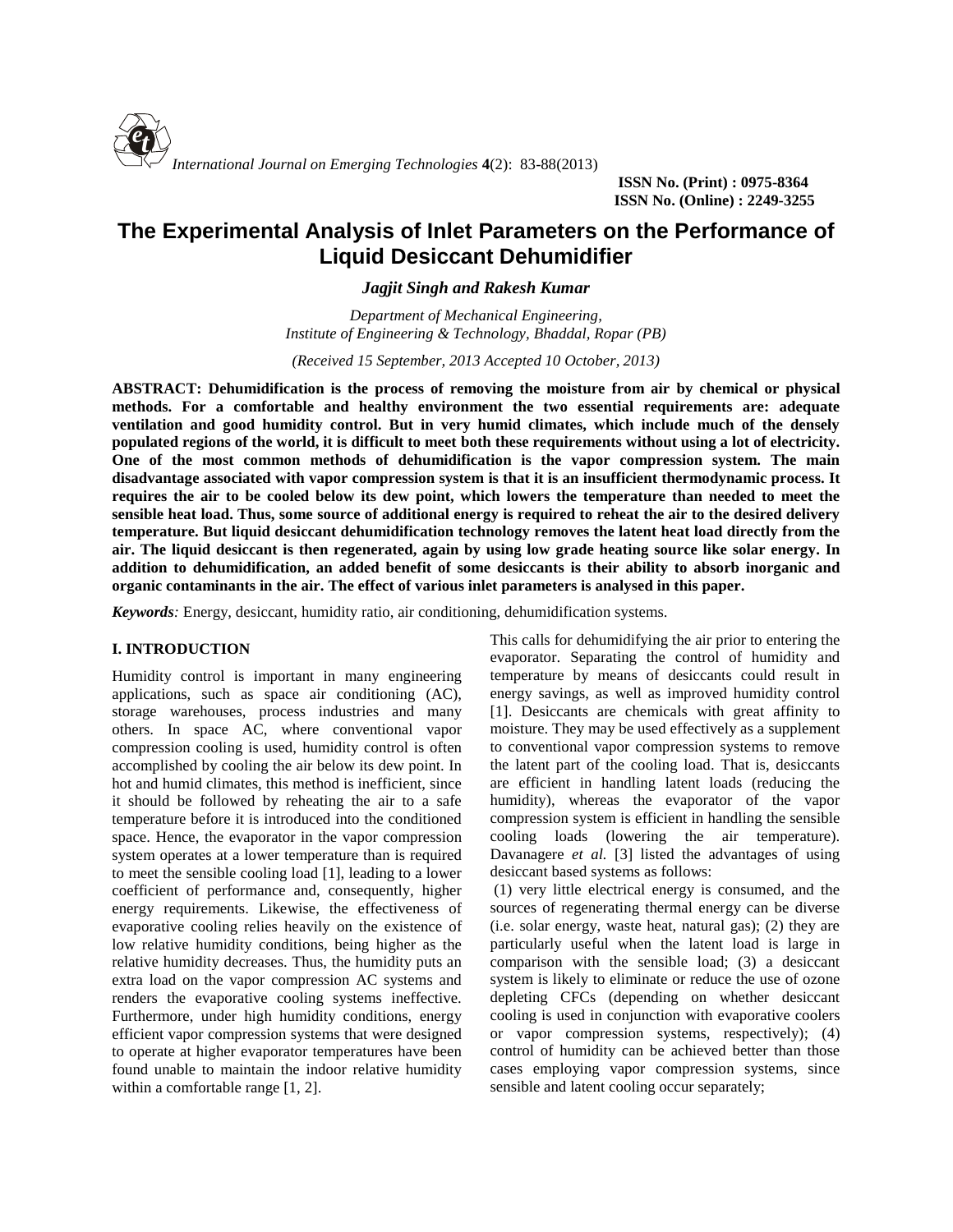(5) the cost of energy to regenerate the desiccant is low when compared with the cost of energy to dehumidify the air by cooling it below its dew point; and  $(6)$ improvement

in indoor air quality is likely to occur because of the normally high ventilation and fresh air flow rates associated with the higher evaporator temperature employed. Also, desiccant systems have the capability of removing airborne pollutants.

## *A. Dehumidification Process*

Desiccants are chemicals with great affinity to moisture. They may be used effectively to remove the latent part of the cooling load in vapor compression air conditioners. Thus, the desiccant dehumidification process can be used as a supplement to conventional vapor compression systems. That is, the desiccants are efficient in handling latent loads (remove the humidity), whereas the evaporator of the vapor compression systems is efficient in handling the sensible cooling loads (lowers the air temperature). Hence, separating the control of humidity and temperature by means of desiccants could result in energy savings, as well as improved humidity control as shown in figure 1.In addition, the desiccant dehumidification process is environmentally safe in comparison to VAC systems. VAC systems are responsible for greenhouse gas emissions and they may contribute to global warming.



# **Fig. 1.** Dehumidification Process on Psychometric chart.

The refrigerants (CFCs and HCFs) used in such equipment are them-selves greenhouse gases. It is possible that some of that refrigerant will escape into the atmosphere during routine installation, operation and servicing of the equipment. Once released to the atmosphere, the refrigerant has the potential to contribute to global warming. Moreover, most air conditioners are operated by electricity, and burning

fossil fuels often produces this electricity. This burning process leads to the production and release of carbon dioxide that contributes to global warming. Due to the depletion of the ozone layer and global warming potential of these refrigerants, numerous alternative techniques are explored to conserve high-grade energy. One of these propositions that are energy efficient and environmentally benign is the desiccant.

## *B. Types of Desiccants*

Several different materials can be employed as the desiccant, including both solid and liquid substances. Conventional solid desiccants include silica gel, activated alumina, lithium chloride salt, molecular sieves, titanium silicate and synthetic polymers. Liquid desiccants include lithium chloride, lithium bromide, calcium chloride and TEG. More details about desiccant types, properties and the regeneration process are given by Kinsara *et al*. [7].

#### *C. Literature Review*

The earliest liquid desiccant system was suggested and experimentally tested by Lof [8] using triethylene glycol (TEG) as desiccant. Solar-heated air was used for regeneration purposes. Sheridan [9] investigated a solar-operated liquid desiccant dehumidification coolant using lithium chloride as the working fluid. Reviews of the early work on the development of liquid desiccant systems can be found in Gandhidasan and Gupta [10], Lodwig *et al*. [11].

The performance of a Liquid desiccant dehumidifier operating as an air dehumidifier is influenced by many inlet parameters and conditions [1,16], desiccant fluid characteristics (viscosity, density, and surface tension), packing type (shape, size and material), desiccant distribution over the packing, flow configuration (counter or co-current flow), tower height, fluid flow rates, and the inlet conditions of the desiccant (temperature and concentration) and the air (temperature and humidity).

To improve the effectiveness of the desiccant air dehumidification process, the impact of these parameters has to be evaluated. Good system performance and energy savings can be achieved if the proper values of these variables are selected. A number of experimental studies are reported in the literature regarding this matter. Furthermore**,** Zurigat *et al*. [12] carried out experiments on dehumidifiers with structured packing, using triethylene glycol as the desiccant.

In general, the usefulness of a particular liquid desiccant depends upon the application. For example, triethylene glycol does have a small vapor pressure that causes some of the glycol to evaporate into the air stream [13, 14].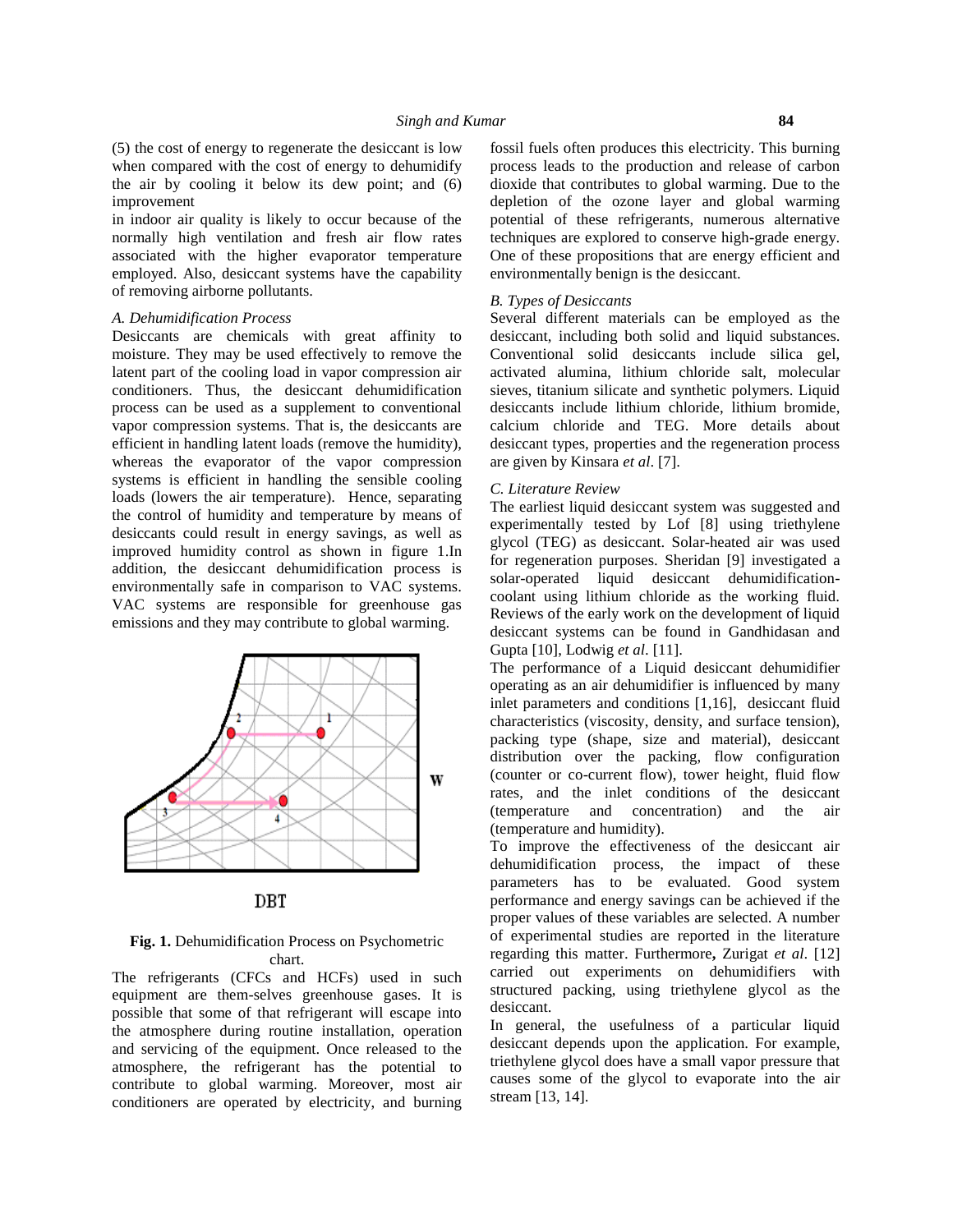The TEG vapor is thus carried over into the conditioned space and may condense on walls, windows and equipment, forming a viscous film. Furthermore, the viscosities of the glycol are much higher than that of the aqueous salt solutions and the pumping cost is also higher [15]. On the other hand, lithium chloride has good desiccant characteristics and does not vaporize in the air at ambient conditions. A disadvantage with lithium chloride is that it is corrosive.

Furthermore, there was a need to broaden the range of validity for these correlations by including additional experimental data. In the present work, the liquid desiccant  $(CaCl<sub>2</sub>)$  was used as the working fluid. The work concentrated on carrying out experimental work to cover a wider and extended range of conditions reported in the literature. The study focused specifically on identification of the factors that regulate the water condensation rate and the dehumidification effectiveness in a liquid desiccant dehumidification system.

### **II. EXPERIMENTAL SET UP**

The layout of the experimental set-up is shown in figure 2. for a recent study incorporated two separate solution tanks; a strong solution tank, which is connected to the top of the tower, and a weak solution tank, in which solution is collected from the bottom of the tower. The dimensions of the dehumidifier solution tank, which is made of Galvanized sheet are, are 60\*30\*90(L\*W\*H)  $\text{cm}^3$ . A strong aqueous CaCl<sub>2</sub> solution is supplied from  $\text{occur}$  was the tank to the liquid distributor at the top of the packed column through a rubber hose. To control the solution flow rate, a throttle valve is fitted through the rubber hose.



**Fig. 2**.Experimental set-up.

The strong solution flowing through the packing is collected in the liquid collection basin which is connected to the lower end of the packed tower.

A square steel duct of  $(15x15)$  cm<sup>2</sup> cross section connects the air blower exit to the bottom of the tower (air stream inlet). The blower used in this experiment gives different air velocity with the help of electric regulator. Copper-constantan thermocouples are fitted at different locations .To measure the inlet and exit temperatures of both the air and liquid streams. Humidity ratio of air at inlet and exit is evaluated by measurement of air dry bulb temperature and wet bulb temperature. Also, the air stream velocity is measured using a U tube manometer. The solution concentration at the inlet and outlet of the packed tower is determined by measuring the solution density and temperature by specific gravity meter/Hydrometer.

The measured density at a given temperature is then used to find the concentration, which is measured with help of hydrometer. The liquid desiccant flow rate is measured with graduated rotameter.

#### *A. Methodology*

The operation and data collection are carried out as follows. First, the packed column is put into operation to bring the packing to the operating steady state temperature, the operating temperature of packing being dependent on the air inlet parameters (temperatures and velocity). Once the desired steady state condition of the regeneration process is reached, inlet and outlet parameters of air and solution are recorded. The usual time period for steady state to occur was from half an hour to one hour. Steady-state operation of the packed tower is achieved when the exhaust air temperature at the top of the tower and solution outlet temperatures are nearly constant  $(+0.1$ <sup>o</sup>C).

Data being collected at time intervals of 15 min. In the air dehumidification mode the air conditioned to the required temperature and humidity at the air conditioning (AC) unit is introduced into the absorption tower from the bottom. The packing consisted of arrays of plates stacked in the column and oriented 90ºto each other. Three densities were used  $150 \text{ m}^2/\text{m}^3$ . Desiccant at the required temperature and flow rate is pumped into the top of the tower via the rotameter. The desiccant flowing countercurrent relative to the humid air flow is distributed over the packing and absorbs moisture as it comes into contact with the humid air. Uniform temperature and concentration of the desiccant are ensured using an electric heater with temperature controller and the circulation loop shown in figure2. The flow rate is monitored using a calibrated rotameter. The rotameter was calibrated under different desiccant temperatures.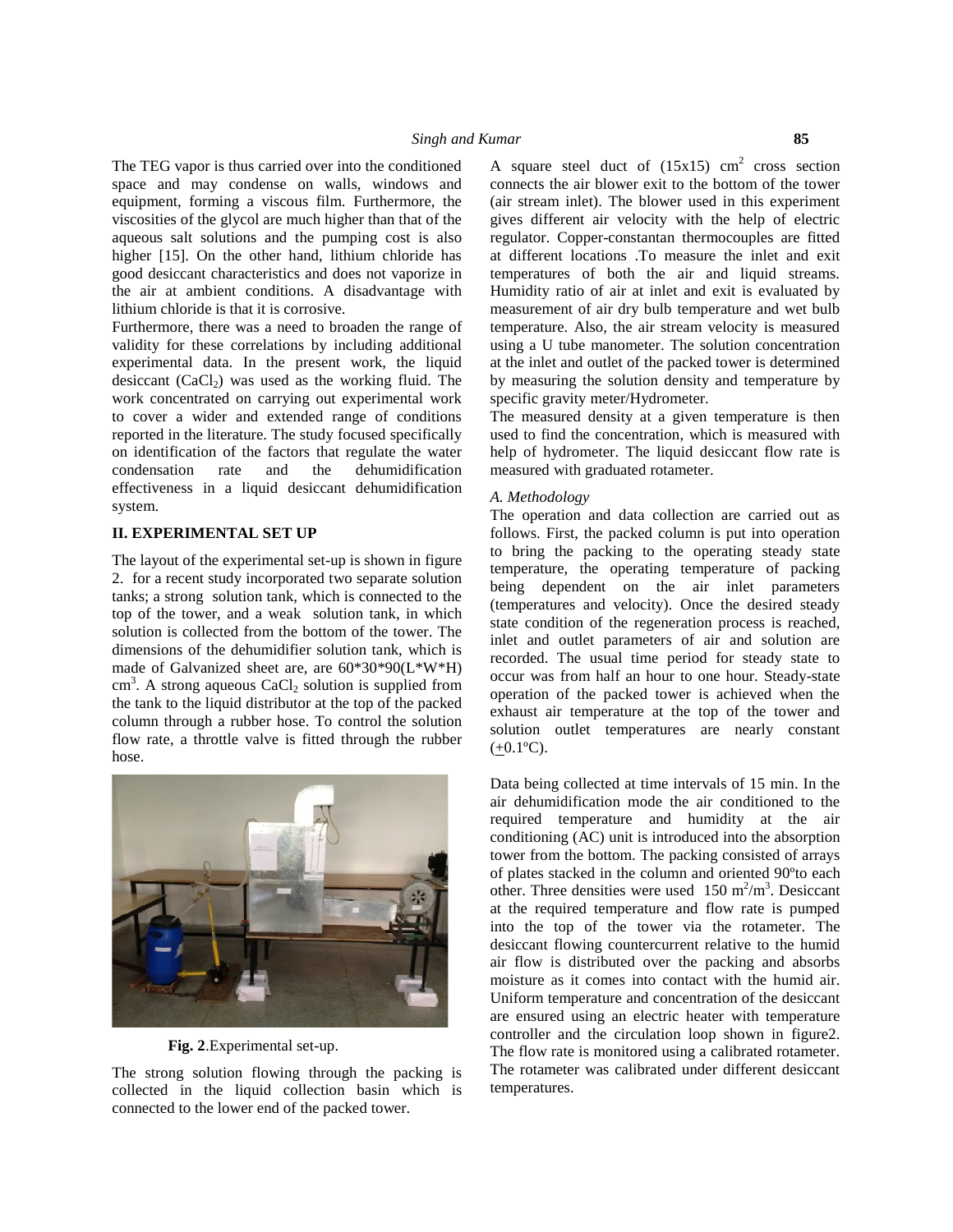The dry bulb and wet bulb air temperatures are monitored using mercury thermometers located at the inlet (bottom) and exit (top) of the absorption tower. Also, two more mercury thermometers are used to measure the inlet (tower top) and exit (tower bottom) desiccant temperatures. The air flow rate is monitored<br>using an orifice flow meter (see Fig. 1). In any run the using an orifice flow meter (see Fig. 1). In any run, the inlet and exit temperatures and flow rates of both the designed after allowing inlet and exit temperatures and flow rates of both the desiccant and the air are measured after allowing  $\begin{array}{c} \begin{array}{c} \nearrow \\ \end{array}$ sufficient time for steady state readings. Samples of the inlet and exit TEG solution are then collected. The TEG concentration is then determined using a Hydro meter. Before each run the entire absorption column including the packing, the thermometers, and the droplet arrester were cleansed using fresh water and then dried using warm and dry air supplied from the AC unit. The desiccant used in this work consists of pumping the CaCl2 solution, collected during the experiments. The entire process described above may be repeated until the required results are not achieved

# **IV. RESULTS AND DISCUSSION**

The input variables used in the experiment were the independent measurable parameters, namely, entering air (temperature, humidity ratio, flow rate), solution (temperature, concentration and its flow rate). The independent measurable parameters, namely, entering air (temperature, humidity ratio, flow rate), solution (temperature, concentration and its flow rate). The principal results are output dependent parameters measured or calculated from experimental data. The measured outlet parameters are air exit temperature, humidity ratio, solution concentration and temperature, where as the calculated output variables are mass of evaporated vapour and vapour pressure on the solution surface.

## *A. Effect of Solution Flow Rate on Different Output Parameters*

The effect of the solution flow rate on the output parameters of liquid and air streams is presented by keeping the other as constant like  $t$ si = 40 $\degree$ C, *x*i = 37.4 %, *t*ai = 30-33°C, wi = (15:15.8) g/kg. In these figures, it can be observed that the output parameters increase<br>with an increase in the desiccant flow rate. Increased<br>solution flow rate can be explained as follows: with an increase in the desiccant flow rate. Increased  $\frac{1}{2}$  37 solution flow rate can be explained as follows:

For specific operating conditions and design For specific operating conditions and design<br>characteristics of the tower, the heat transfer from  $\frac{35}{34}$ heating stream of air increases with an increase in the flow rate of the liquid stream, therefore, air temperature increases. Although the heat transferred to the desiccant increases with an increase in the liquid flow rate, the outlet liquid temperature may decrease and consequently the vapor pressure on the liquid surface.



**Fig. 3.** Effect of solution flow rate on change in Specific Enthalpy at different air flow rates.



**Fig. 4.** Effect of solution flow rate on change on mass of condensate at different air flow rates.



**Fig. 5.** Effect of solution flow rate on dry bulb outlet temp at different air flow rates.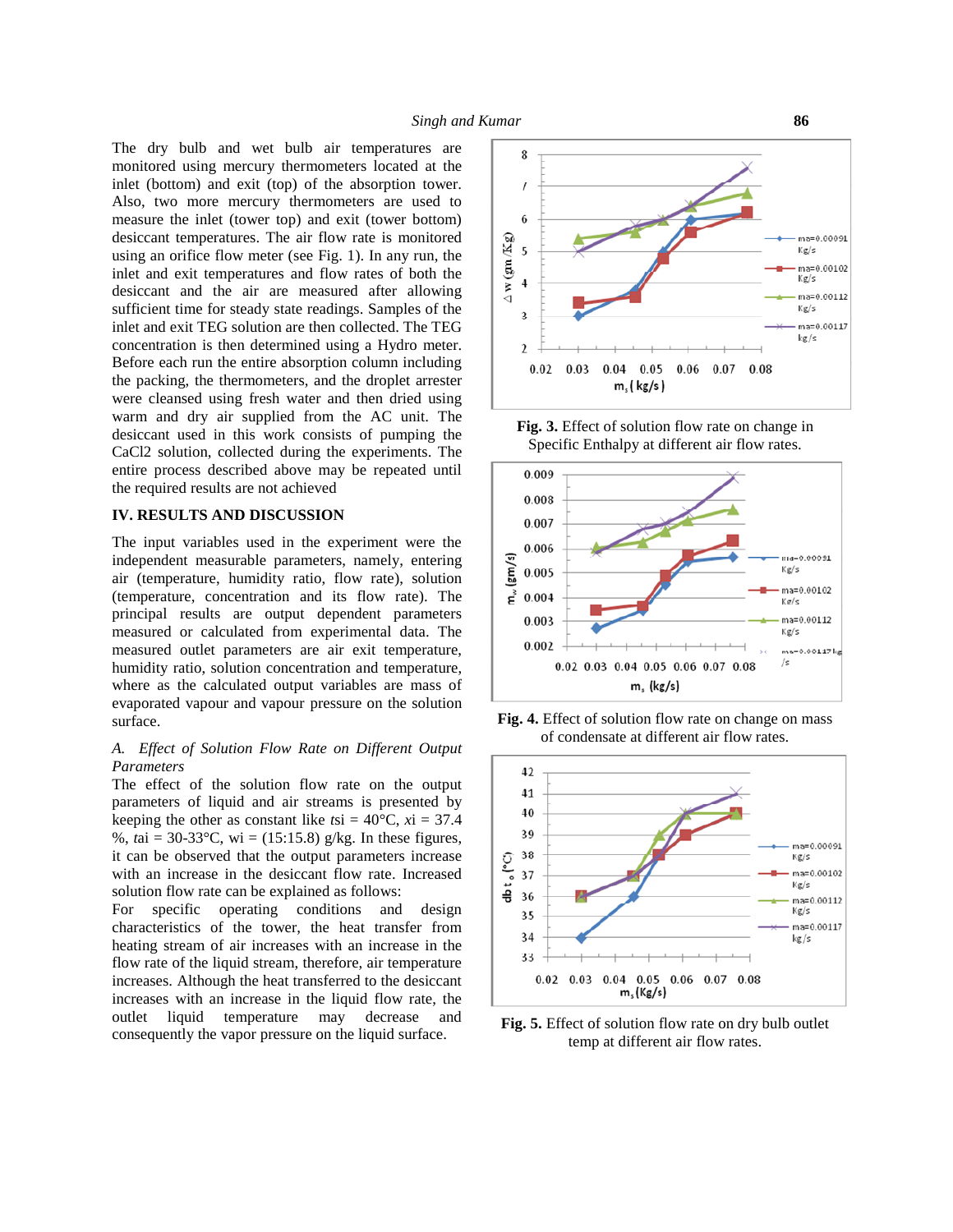## *B. Effect of solution inlet temperature on mass of condensate and change in specific humidity*

The effect of solution inlet temperature on the output parameters is presented by keeping other parameters as constant like tsi= $(40:36)$ °C, m<sub>s</sub>= $(0.030:0.0761)$  kg/s, *x*i=37.4 %, *m*a=0.0009:0.0012) kg/s, wi=(15:15.8) g/kg. It is seen that the rate of increase of different parameters, with increasing in air inlet temperature, is higher than that observed earlier. The observed increase in solution output parameters, namely, solution temperature *t*so, and mass of moisture on different solution flow rates. The rate of heat transfer from the hot air stream to liquid increases and consequently raises the solution temperature. For the given inlet concentration, the higher the solution temperature, the higher the vapour pressure on the solution surface. The driving potential for the mass transferof the system is the vapour pressure difference between desiccant solution and hot air.





**Fig.6.** Effect of solution inlet temperature on the rate of water evaporation.

**Fig.7.** Effect of air inlet temperature on output parameters.

#### **V. CONCLUSIONS**

The performance of air dehumidifiers using calcium chloride  $(CaCl<sub>2</sub>)$  as desiccant under hot and humid conditions was investigated. Structured packing was used to study experimentally the impact of a number of inlet variables on the performance of dehumidification process. The parameters that were considered were included air flow rate  $(m_a)$ , desiccant

Inlet concentration  $(X_i)$ , desiccant flow rate  $(m_s)$ , desiccant inlet temperature  $(ts_i)$  and air inlet temperature (dbti). The performance of the dehumidifier was evaluated by calculating the moisture removal rate  $(m_w)$ .

Finally, it can be concluded that a liquid desiccant dehumidification process would work best at high desiccant flow rate and concentration and low desiccant temperature, while the inlet temperature of the air and desiccant should be low. The air flow rate would be depending on the required ventilation rate whereas the inlet air humidity would be up to the ambient condition.

# **REFERENCES**

[1]. OOberg V and Goswami DY, "Experimental study of the heat and mass transfer in a packed bed liquid desiccant air dehumidifier", *J Solar Energy Engg.* **120**:289–97,1998

[2]. Marsala J, Lowenstein A and Ryan WA, "Liquid desiccant for residential applications", *ASHRAE Trans*, **95**: 828–34 , 1989

[3]. Davanagere BS, Sherif SA and Goswami DY, "A feasibility study of a solar desiccant air-conditioning system-part I: psychometrics and analysis of the conditioned zone", *Int J Energy Res,* **23**: 7–21, 1999

[4]. Chung TW, Ghosh TK and Hines AL, "Dehumidification of air by aqueous lithium chloride in a packed column", *Separat Sci Technol,* **28**: 533–50, 1993

[5]. Chung TW, Ghosh TK, Hines AL and Novosel D., "Dehumidification of moist air with simultaneous removal of selected pollutants by triethylene glycol solutions in a packed-bed absorber", *Separat Sci Technol,* **30**: 1807–32, 1995

[6] .Martin V and Goswami DY, "Effectiveness of heat and mass transfer processes in a packed bed liquid desiccant dehumidifier/regenerator", *HVAC&R Res*, **6**: 21–39, 2000

[7]. Kinsara AA, Elsayed M and Al-Right OM, "Proposed energy-efficient air-conditioning system using liquid desiccant", *Applied Thermal Engineering* **16**: 791–806, 1996.

[8]. Lo¨ f GOG, "Cooling with solar energy", Congress on Solar Energy, Tucson, Arizona, p. 171–89, 1955.

[9]. Sheridan NR, "Solar air-conditioning", *Journal Institute of Engineers, Australia*, 47–52, 1961.